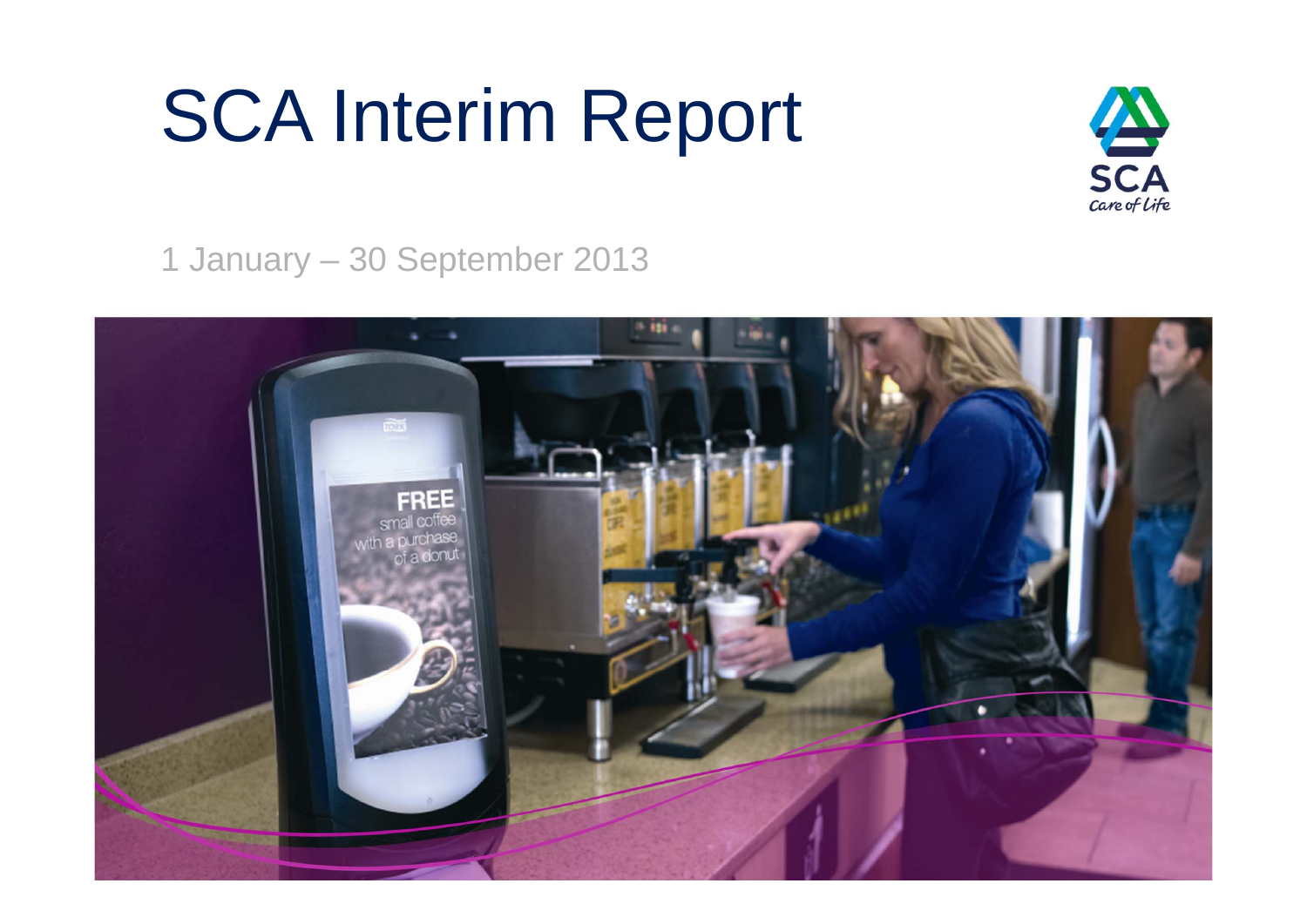## Market Update



#### **Tissue**

П

- Some growth in Europe and North America
- $\mathcal{L}_{\mathcal{A}}$ Good growth in emerging markets

#### **Personal Care**

- Good demand for incontinence products in Europe
- Stable demand for feminine care in Western Europe
- $\mathcal{L}_{\mathcal{A}}$ Good growth in emerging markets

#### F **Forest Products**

- $\mathcal{L}_{\mathcal{A}}$ Decreased demand for publication paper
- $\mathbb{R}^n$ Improved market balance and higher prices for solid-wood products in Europe
- Higher prices for kraftliner in Europe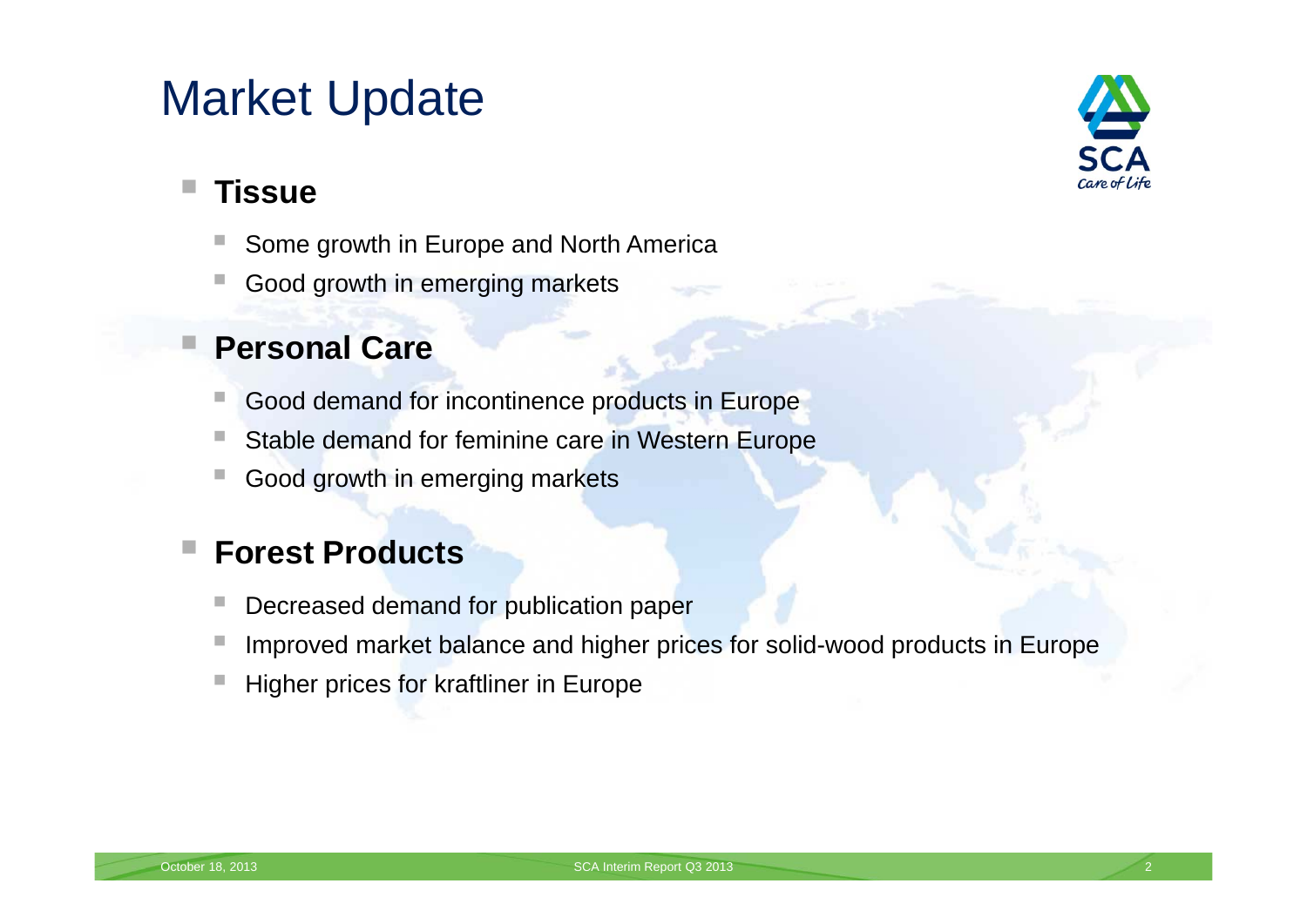## Efficiency programs



### ■ Hygiene business cost and productivity program

- Achieved cost savings Q3 2013: SEK 270m
- Annualized cost savings in Q3 2013: approx. EUR 130m
- $\mathbb{R}^3$ Total annual cost savings of EUR 300m, full effect in 2015
- П Georgia-Pacific synergies
	- Achieved cost savings Q3 2013: SEK 120m
	- $\mathbb{R}^n$ Annualized cost savings in Q3 2013: approx. EUR 55m
	- $\mathbb{R}^n$ Total annual cost savings of EUR 125m, full effect in 2016
- Forest Products efficiency program
	- $\mathbb{R}^3$ Achieved earnings improvement Q3 2013: SEK 160m
	- F Annualized earnings improvement in Q3 2013: SEK 640m
	- E. Total annual earnings improvement of SEK 1,300m, full effect in 2015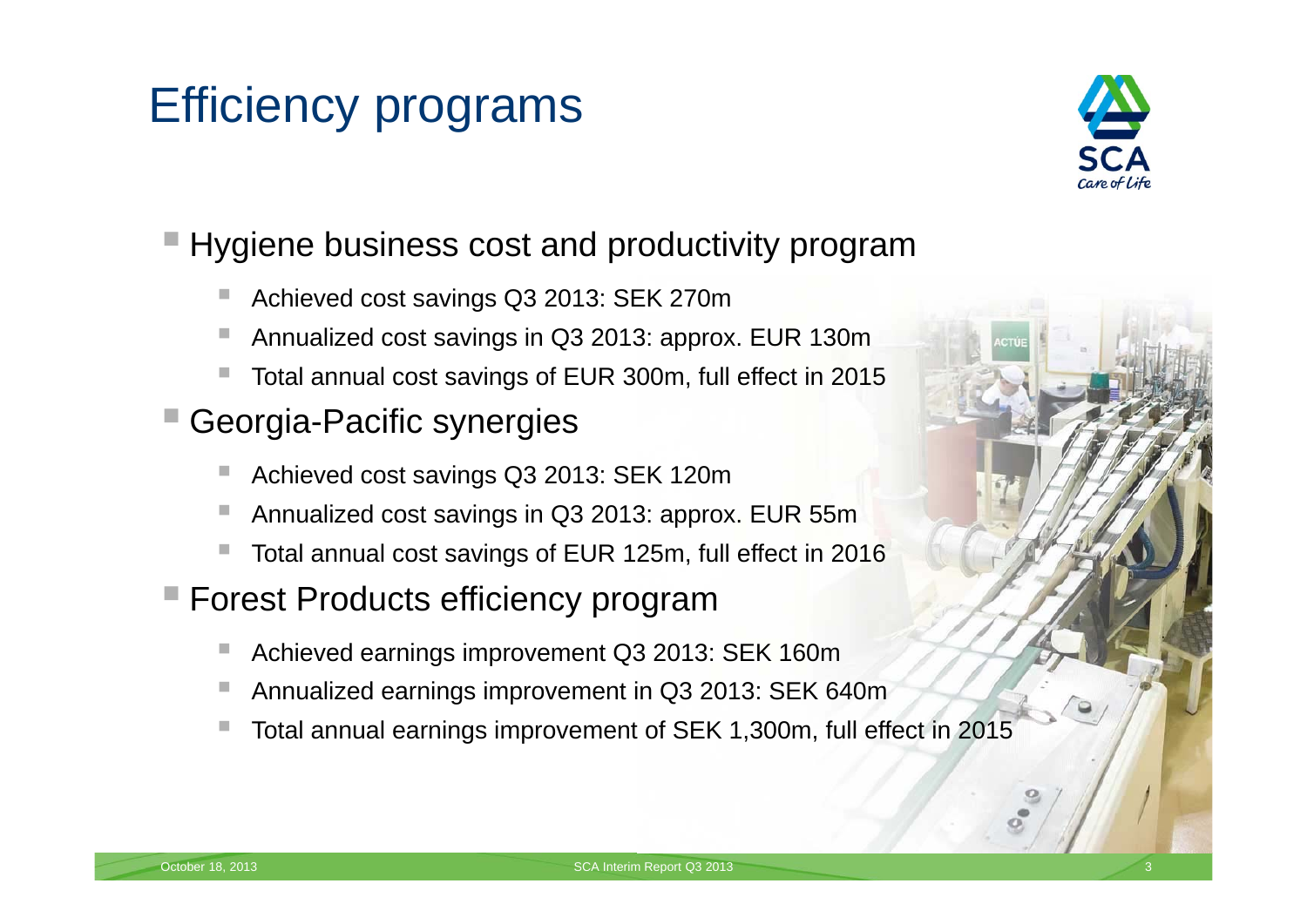### **Summary** Q3 2013 vs. Q3 2012

- Sales growth 6%\*
	- Hygiene business, 7%\*
		- $\bullet$ Higher prices
		- Higher volumes
		- Good growth in Emerging markets
	- $\mathcal{L}^{\mathcal{A}}$  Forest Products, 6%\*\*
		- $\bullet$ Higher volumes
		- $\bullet$ Higher prices
- EBIT increased 12%\*\*\*
	- Higher volumes
	- Higher prices
	- Cost savings

Operating cash flow decreased 21%

- *\* Excluding exchange rate effects and divestments*
- *\*\* Excluding divestments*
- *\*\*\* Excluding items affecting comparability and exchange rate effects*







October 18, 2013 **SCA Interim Report Q3 2013** SCA Interim Report Q3 2013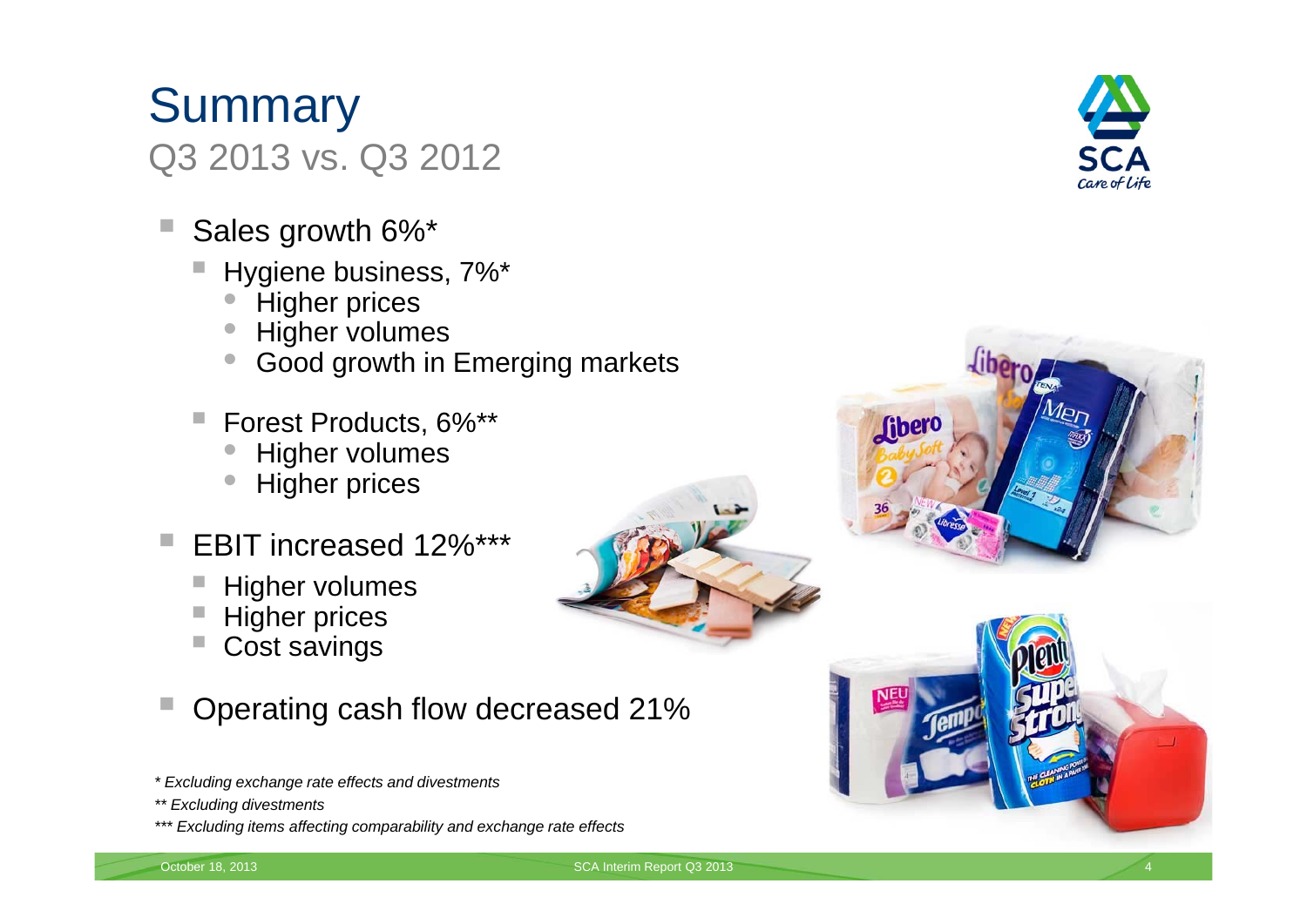## Q3 2013 results



| <b>SEK millions</b>      | Q3     | Q3     |                     |           |
|--------------------------|--------|--------|---------------------|-----------|
| unless otherwise stated  | 2013   | 2012   | Change, % Change, % |           |
| Net sales                | 22,046 | 22,200 | -1                  | $6***$    |
| EBIT*                    | 2,524  | 2,285  | 10                  | $12***$   |
| EBIT margin* $(\%)$      | 11.4   | 10.3   |                     |           |
| Profit before tax*       | 2,256  | 1,961  | 15                  | $18***$   |
| Earnings per share (SEK) | 2.06   | 0.51   |                     |           |
| Operating cash flow      | 2,402  | 3,029  | $-21$               | 178070893 |
| Debt/Equity ratio        | 0.52   | 0.59   |                     |           |



*\* Excluding items affecting comparability*

- *\*\* Excluding exchange rate effects and divestments*
- *\*\*\* Excluding items affecting comparability and exchange rate effects*

october 18, 2013 and the contract of the contract of the contract of the SCA Interim Report Q3 2013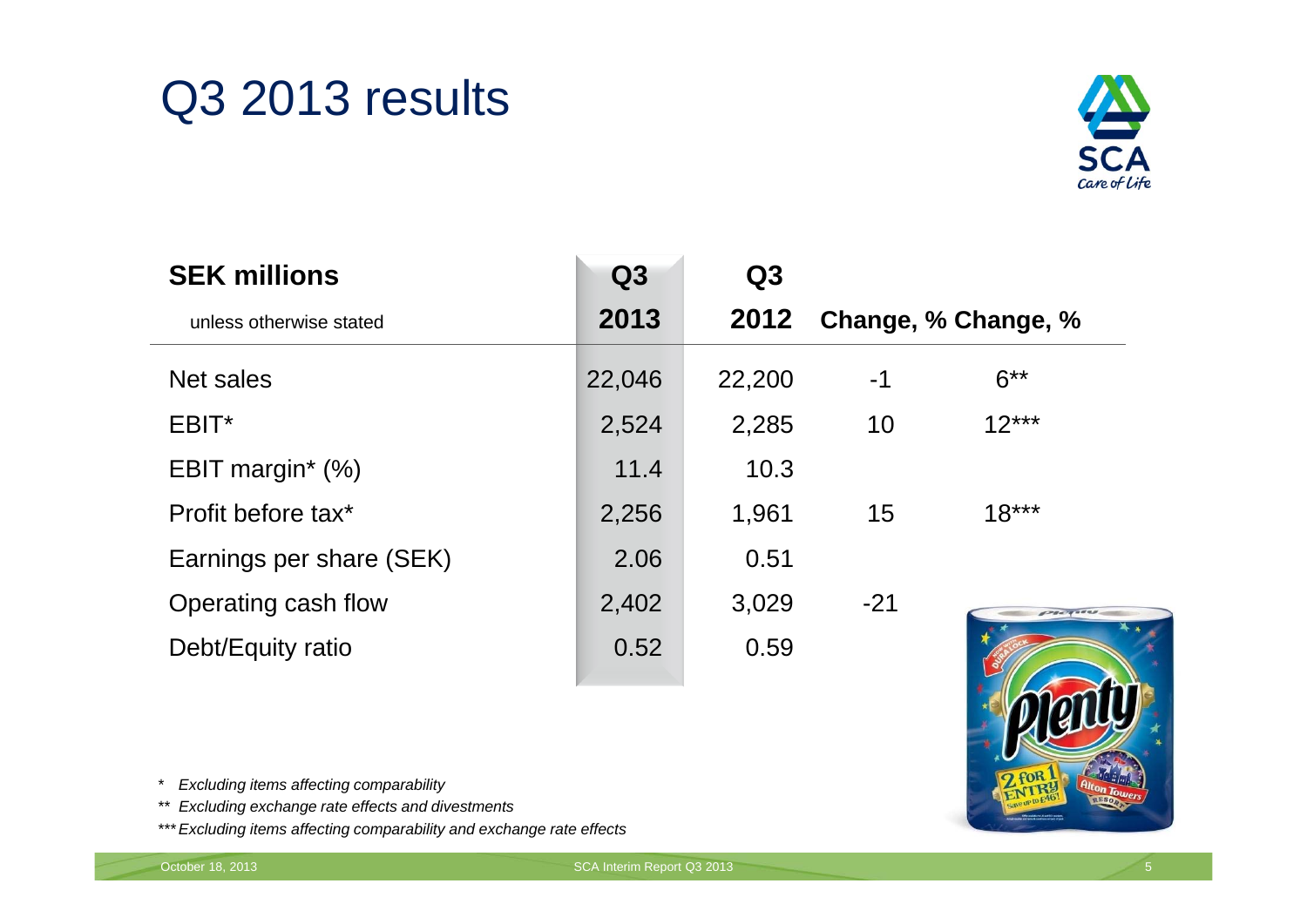## Q3 2013 vs. Q2 2013

**Summary** 

#### $\mathcal{L}$ Group

- m. Sales flat
- $\mathcal{L}_{\mathcal{A}}$ EBIT increased 17%\*

#### п Business areas

- $\mathcal{L}_{\mathcal{A}}$  Personal Care, EBIT flat\*
	- -Higher prices
	- Lower raw material costs
	- Lower volumes
- $\mathcal{L}_{\mathcal{A}}$  Tissue, EBIT increased 16%\*
	- -Higher prices
	- Cost savings
- $\mathcal{L}_{\mathcal{A}}$  Forest Products, EBIT increased 68%\*
	- Lower raw material costs
	- Higher prices
	- -Cost savings
- *\* Excluding items affecting comparability*



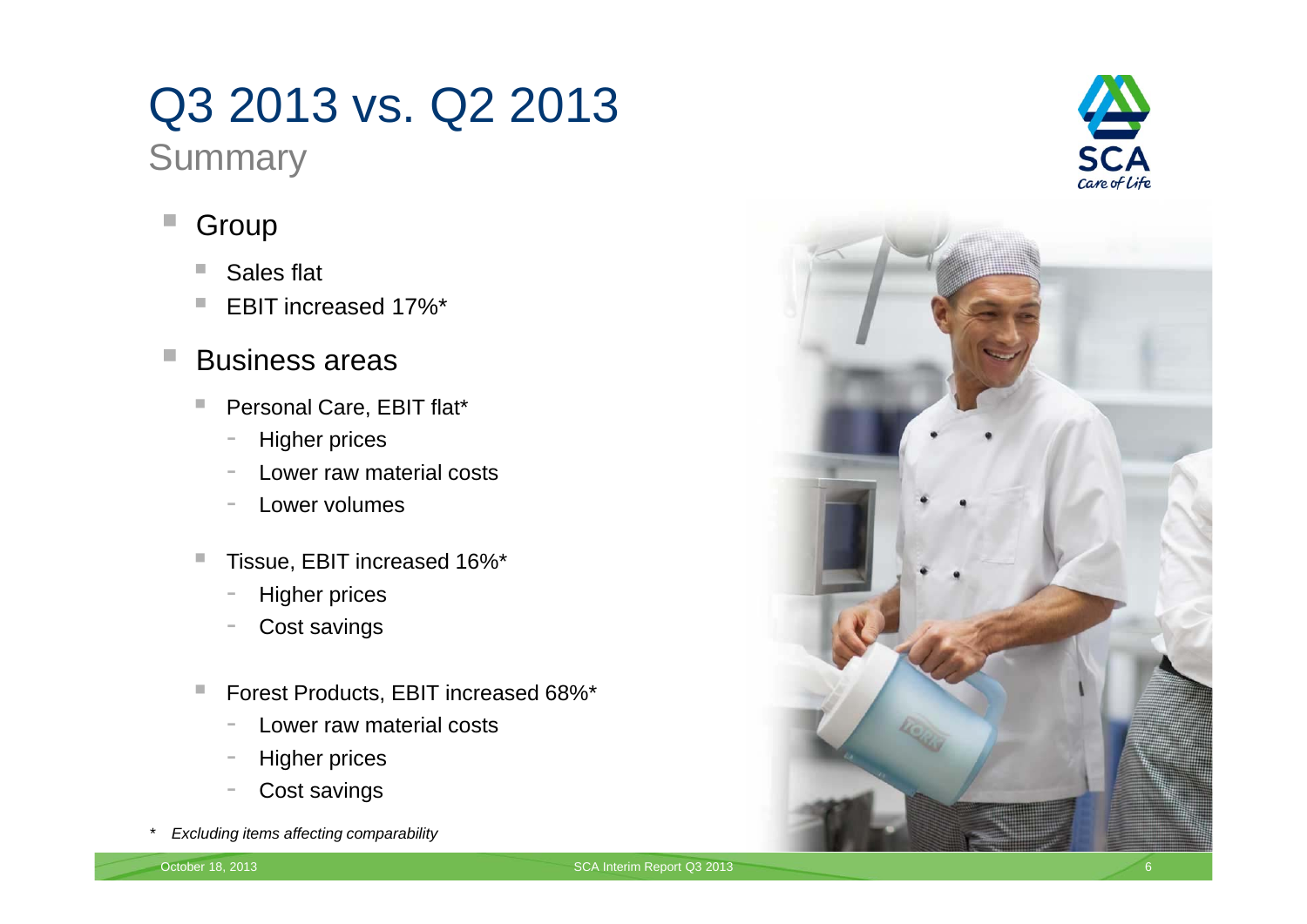### **Summary** 9M 2013 vs. 9M 2012

- F Sales growth 14%\*
	- Hygiene business, 16%\*
		- •**Acquisitions**
		- •Higher volumes
		- Good growth in Emerging markets
	- Forest Products, -2%\*\*
		- •Higher volumes
		- •Lower prices
- EBIT increased 15%\*\*\*
	- $\blacksquare$ Acquisition
	- Cost savings
	- Higher volumes
	- Lower raw material costs

F Operating cash flow decreased 20%

- *\* Excluding exchange rate effects and divestments*
- *\*\* Excluding divestments*
- *\*\*\* Excluding items affecting comparability and exchange rate effects*





October 18, 2013 **SCA Interim Report Q3 2013** SCA Interim Report Q3 2013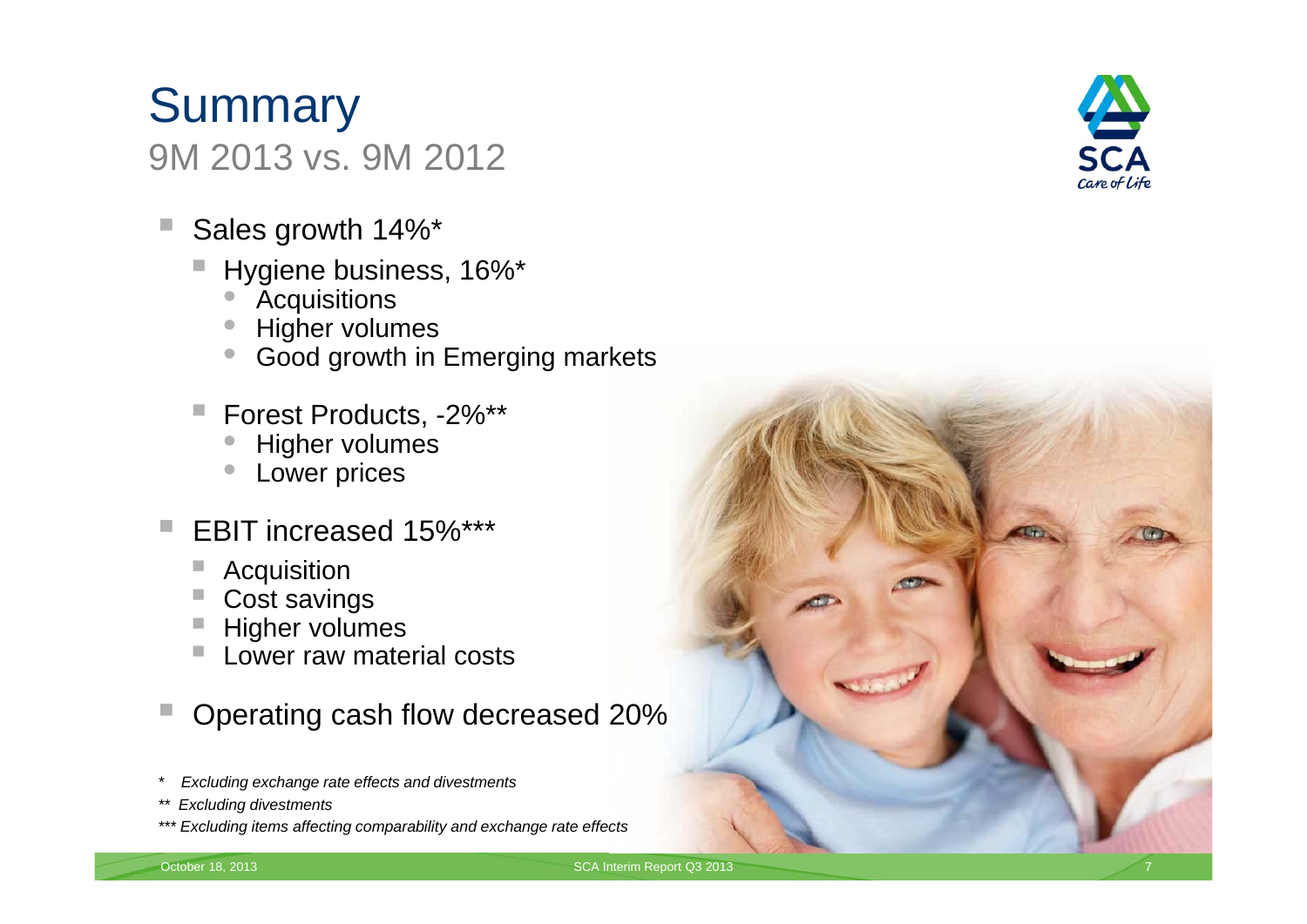## Personal Care Q3 2013 vs. Q3 2012





#### **Sales growth 3% (5%\*)**

- $\blacklozenge$ Incontinence products increased 5%\*
- $\blacklozenge$ Baby diapers decreased 3%\*
- $\blacklozenge$ Feminine care increased 10%\*
- $\blacklozenge$ Emerging markets increased 6%\*

#### **EBIT decreased 5%\*\* (3%\*\*\*)**

- Higher volumes
- Cost savings
- ◆ Increased marketing activities
- Higher raw material costs
- Negative currency impact



- *\* Excluding exchange rate effects*
- *\*\* Excluding items affecting comparability*
- *\*\*\* Excluding items affecting comparability and exchange rate effects*

EBIT-margin\*\* **13.1% 12.0%**

October 18, 2013 **SCA Interim Report Q3 2013** SCA Interim Report Q3 2013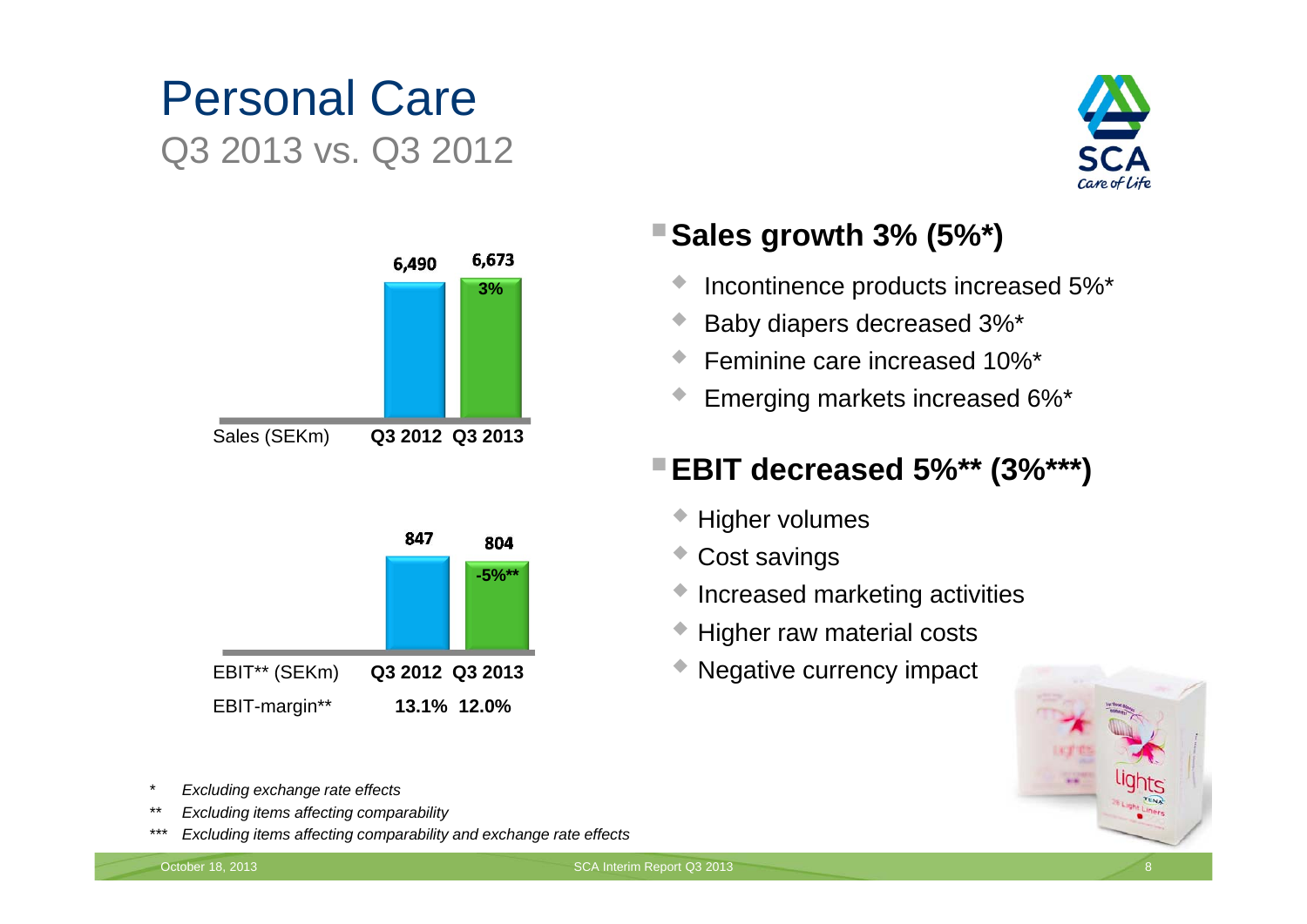## **Tissue** Q3 2013 vs. Q3 2012





- *\* Excluding exchange rate effects and divestments*
- *\*\* Excluding exchange rate effects*
- *\*\*\* Excluding items affecting comparability*
- *\*\*\*\* Excluding items affecting comparability, exchange rate effects and divestments*

#### **Sales growth 3% (8%\*)**

- Consumer tissue increased 6%\*
- AFH tissue increased 12%\*\*
- $\blacklozenge$ Emerging markets increased 13%\*\*

#### **EBIT increased by 17%\*\*\* (22%\*\*\*\*)**

- Higher volumes
- ◆ Higher prices
- Cost savings
- ◆ Higher energy and raw material costs
- Negative currency impact

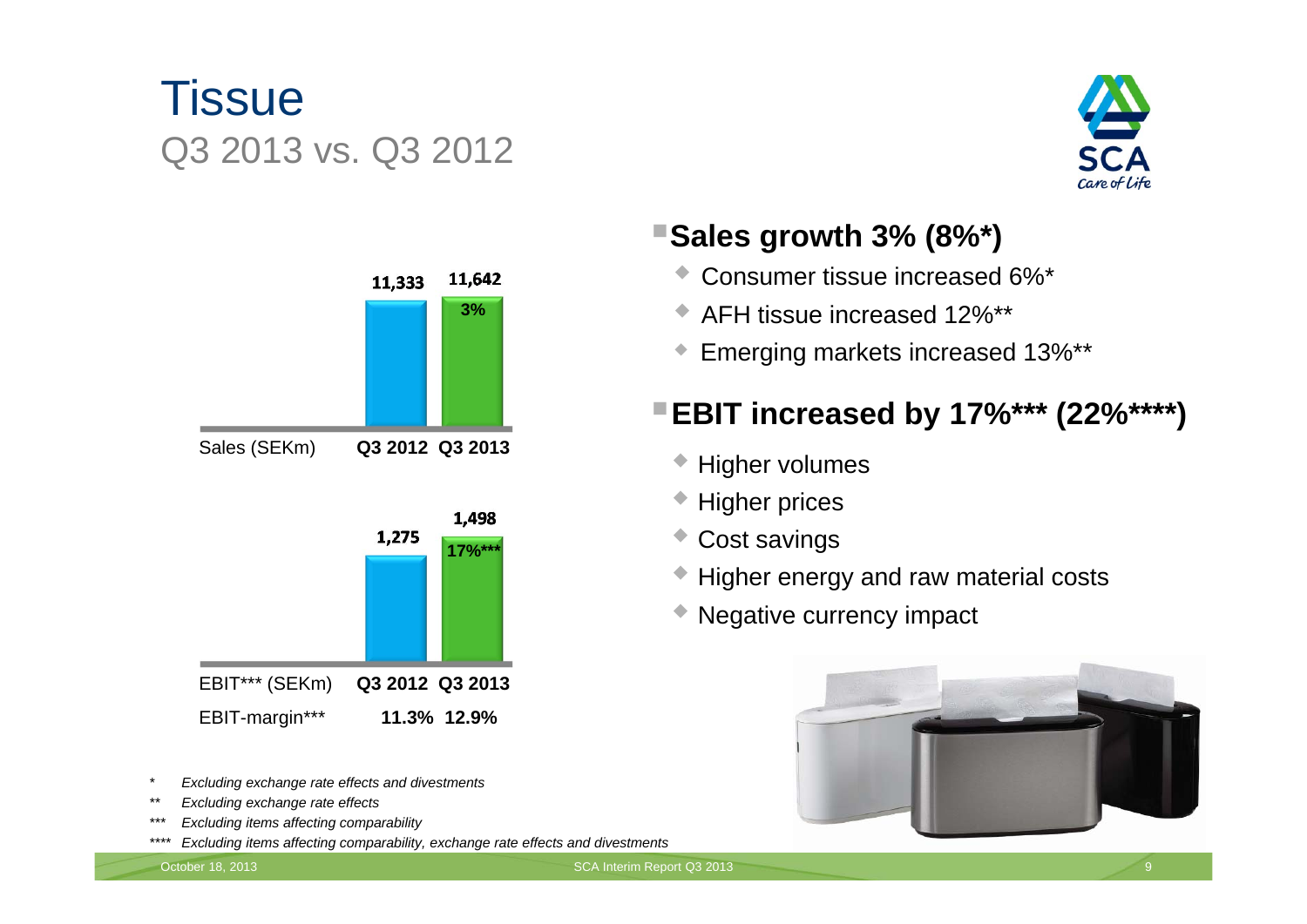## Forest ProductsQ3 2013 vs. Q3 2012





#### **Sales decreased 15% (+6%\*)**

- Publication papers, decreased sales
	- Lower prices
	- Divestments
- Kraftliner, increased sales
	- Higher prices
- $\bullet$  Solid-wood products, increased sales
	- Higher prices and volumes
- Pulp, increased sales
	- Higher prices and volumes

#### **EBIT increased 49%\*\***

- $\blacklozenge$ Cost savings
- $\blacklozenge$ Higher prices
- $\blacklozenge$ Lower raw material costs
- $\blacklozenge$ Higher energy costs

- *\* Excluding divestment*
- *\*\* Excluding items affecting comparability*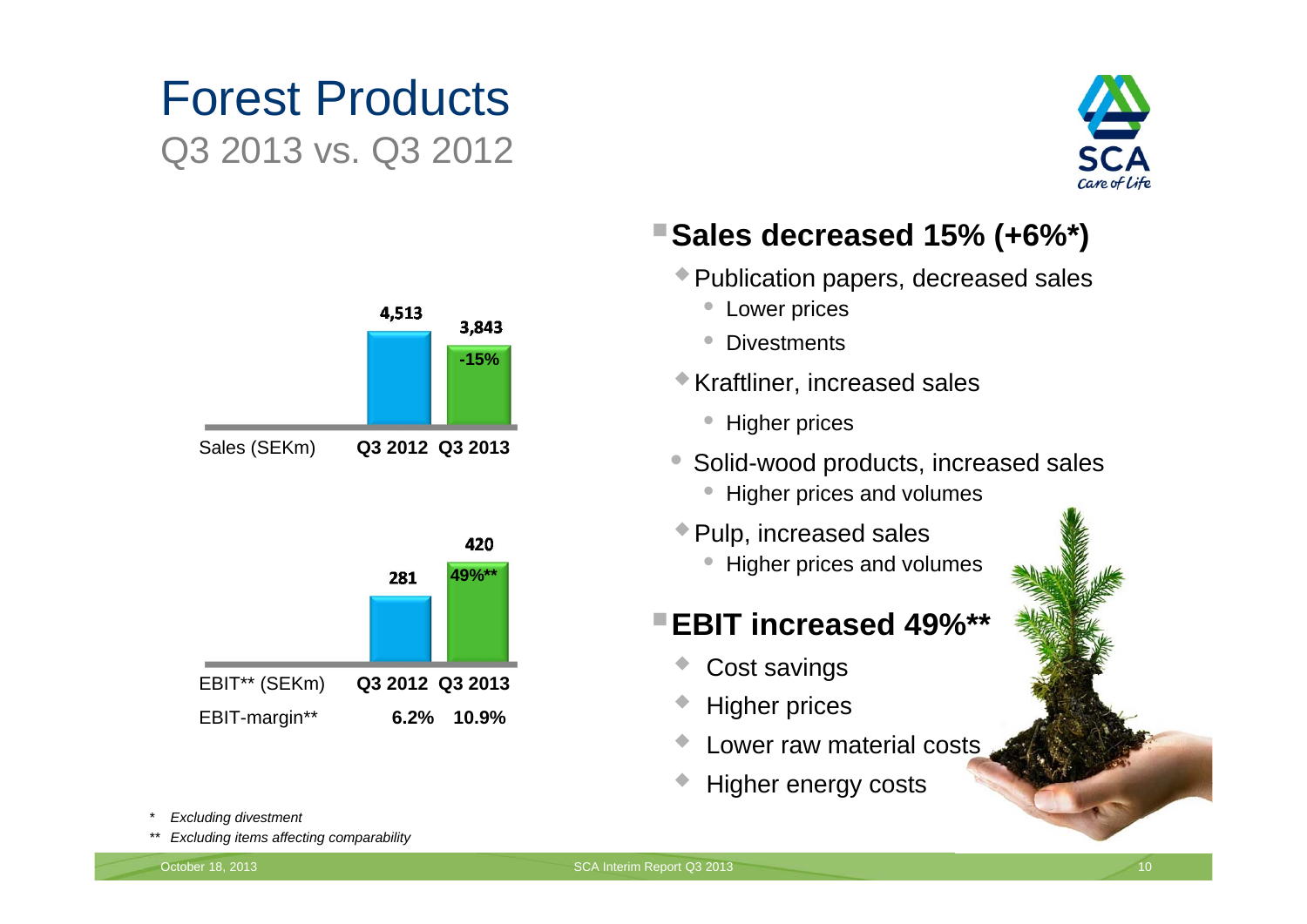## **Summary**

- Higher sales and profit in Tissue and Forest Products
- Higher sales and slightly lower profit in Personal Care
- П Efficiency programs delivering according to plan
- Strengthening emerging markets presence
	- Offer for Vinda
	- $\blacklozenge$ Investment in India
- Several product launches
- П Inauguration of first wind park; SCA and Statkraft JV
- П Inclusion in key sustainability indices
	- $\blacklozenge$ Dow Jones Sustainability Index
	- $\blacklozenge$ Climate Disclosure Leadership Index





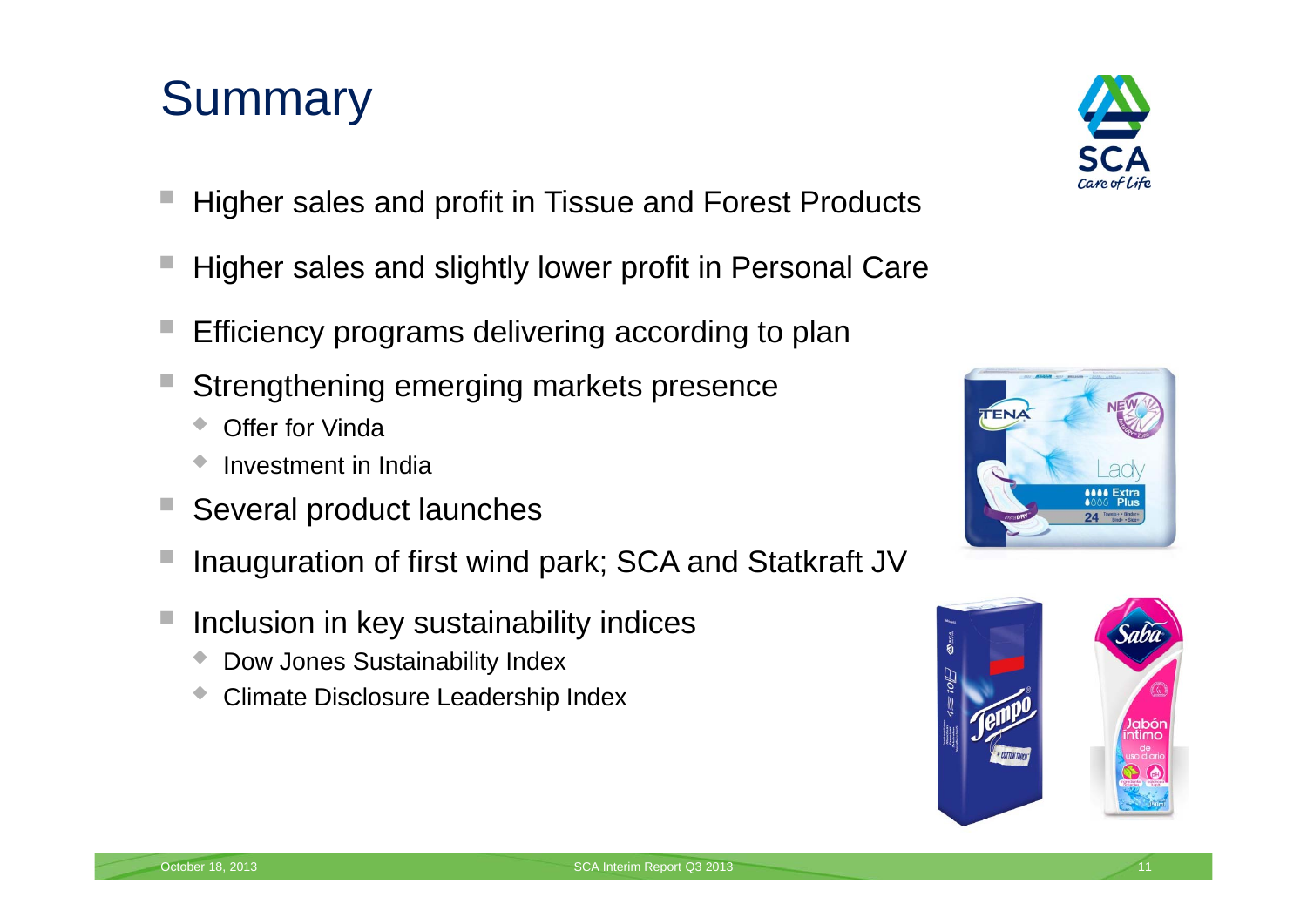

## Q&A